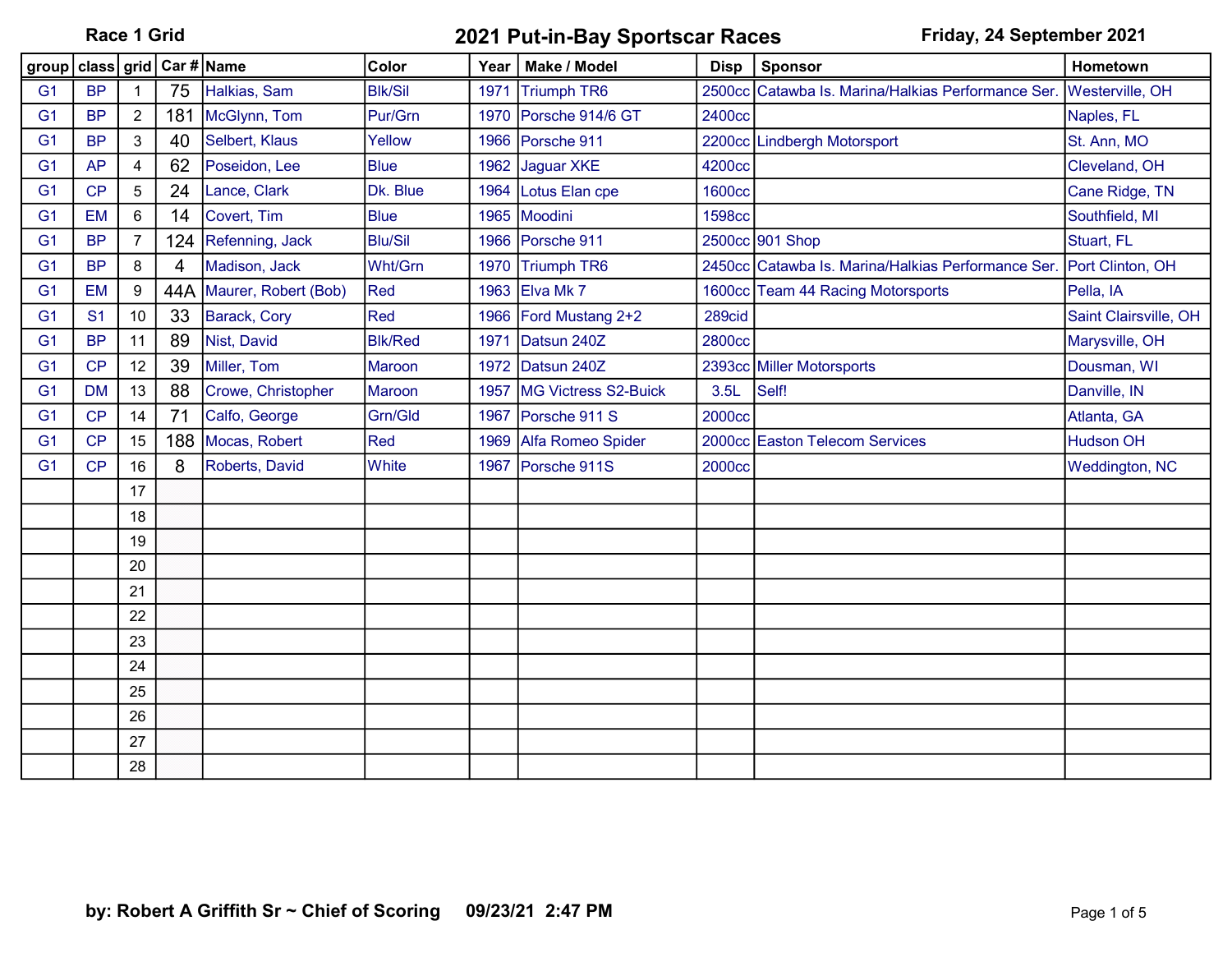|                | group   class   grid   Car #   Name |                  |                |                 | Color           | Year | Make / Model              | <b>Disp</b>   | Sponsor                                           | Hometown              |
|----------------|-------------------------------------|------------------|----------------|-----------------|-----------------|------|---------------------------|---------------|---------------------------------------------------|-----------------------|
| G <sub>2</sub> | EP                                  |                  | 97             | Vapaa, Stefan   | Yellow          |      | 1968 Saab Sonett V4/rdstr | 1500cc        |                                                   | Wilmington, DE        |
| G <sub>2</sub> | <b>S3</b>                           | $\overline{2}$   | 11             | Limber, Greg    | Lt. Green       | 1971 | <b>VW Beetle</b>          |               | 1600cc Arbor Inn. Farmers insurance, Spectro Oils | Elyria, OH            |
| G <sub>2</sub> | <b>S2</b>                           | 3                | 22             | Petrone, John   | White           | 1967 | Volvo 122S                |               | 1800cc The Arbor Inn at Put-in-Bay                | Willowick, OH         |
| G <sub>2</sub> | <b>FM</b>                           | $\overline{4}$   | 69             | Ross, Malcolm   | <b>Blu/Yel</b>  | 1957 | Lotus Eleven              | 1100cc        |                                                   | Columbus, OH          |
| G <sub>2</sub> | <b>DP</b>                           | 5                | 601            | Gurolnick, Rick | <b>Ivory</b>    | 1960 | Porsche 356 Rdstr         | <b>1600cc</b> |                                                   | Hawthorn Woods, IL    |
| G <sub>2</sub> | EP                                  | $6\phantom{1}6$  | 96             | School, David   | Yellow          |      | 1972 Saab Sonett          | <b>1698cc</b> |                                                   | Malone, WI            |
| G <sub>2</sub> | <b>DP</b>                           | $\overline{7}$   | 68             | Warner, Thomas  | Yellow          |      | 1959 Porsche 356A cpe     |               | 1620cc World Resource Solutions Corp.             | Delaware, OH          |
| G <sub>2</sub> | EP                                  | 8                | 824            | Sukey, Jason    | <b>White</b>    | 1971 | Triumph GT6               |               | 1998cc JS Performance Motoring, LLC               | Amherst, OH           |
| G <sub>2</sub> | S <sub>3</sub>                      | $\boldsymbol{9}$ | 27             | Roberts, Pete   | Red             | 1966 | Ford Cortina GT/TC        | 1558cc ME     |                                                   | Reynoldsburg, OH      |
| G <sub>2</sub> | EP                                  | 10               | 7              | School, Mark    | White           | 1971 | Saab Sonett               | <b>1698cc</b> |                                                   | Appleton, WI          |
| G <sub>2</sub> | EP                                  | 11               | 197            | Lynch, Brian    | Orange          |      | 1974 Saab Sonett          | 1700cc        |                                                   | <b>Warrenville IL</b> |
| G <sub>2</sub> | <b>S3</b>                           | 12               | 67             | Reall, Jack     | <b>Red/Gray</b> |      | 1964 Morris Cooper S/GT5  |               | 1310cc Reall Racing                               | Sunbury, OH           |
| G <sub>2</sub> | <b>FM</b>                           | 13               | 6              | Morgan, Ray     | Yel/Blue        |      | 1964 Merlyn Mk 6          |               | 1294cc Vintage Motorcar Restorations              | Jasper, GA            |
| G <sub>2</sub> | X(CP                                | 14               | 48             | Selbert, Klaus' | Yellow          |      | 1968 Porsche 911          | 1991cc        |                                                   | St. Ann, MO           |
| G <sub>2</sub> | <b>DP</b>                           | 15               | 144            | Dredge, Bill    | Dk. Blue        | 1961 | Austin Healey 3000        | 3000cc        |                                                   | Mequon, WI            |
| G <sub>2</sub> | EP                                  | 16               | $\overline{2}$ | Stanford, John  | Silver          |      | 1965 Turner Mk III        | <b>1498cc</b> |                                                   | Leo, IN               |
| G <sub>2</sub> | <b>FM</b>                           | 17               | 36             | Wilson, Paul    | White           | 1957 | <b>Elva Mark II</b>       | <b>1220cc</b> |                                                   | Fairfield, VA         |
| G <sub>2</sub> | <b>S2</b>                           | 18               | 31             | Coffin, Robert  | <b>Blue</b>     |      | 1973 Mazda RX3            |               | 1300R Tristram's Garage                           | Dobson, NC            |
| G <sub>2</sub> | S <sub>3</sub>                      | 19               | 44             | Nist, Ron       | <b>Red</b>      | 1964 | Mini Cooper S/GT5         |               | 1071cc Pigg Brothers Garage                       | Delaware, OH          |
|                |                                     | 20               |                |                 |                 |      |                           |               |                                                   |                       |
|                |                                     | 21               |                |                 |                 |      |                           |               |                                                   |                       |
|                |                                     | 22               |                |                 |                 |      |                           |               |                                                   |                       |
|                |                                     | 23               |                |                 |                 |      |                           |               |                                                   |                       |
|                |                                     | 24               |                |                 |                 |      |                           |               |                                                   |                       |
|                |                                     | 25               |                |                 |                 |      |                           |               |                                                   |                       |
|                |                                     | 26               |                |                 |                 |      |                           |               |                                                   |                       |
|                |                                     | 27               |                |                 |                 |      |                           |               |                                                   |                       |
|                |                                     | 28               |                |                 |                 |      |                           |               |                                                   |                       |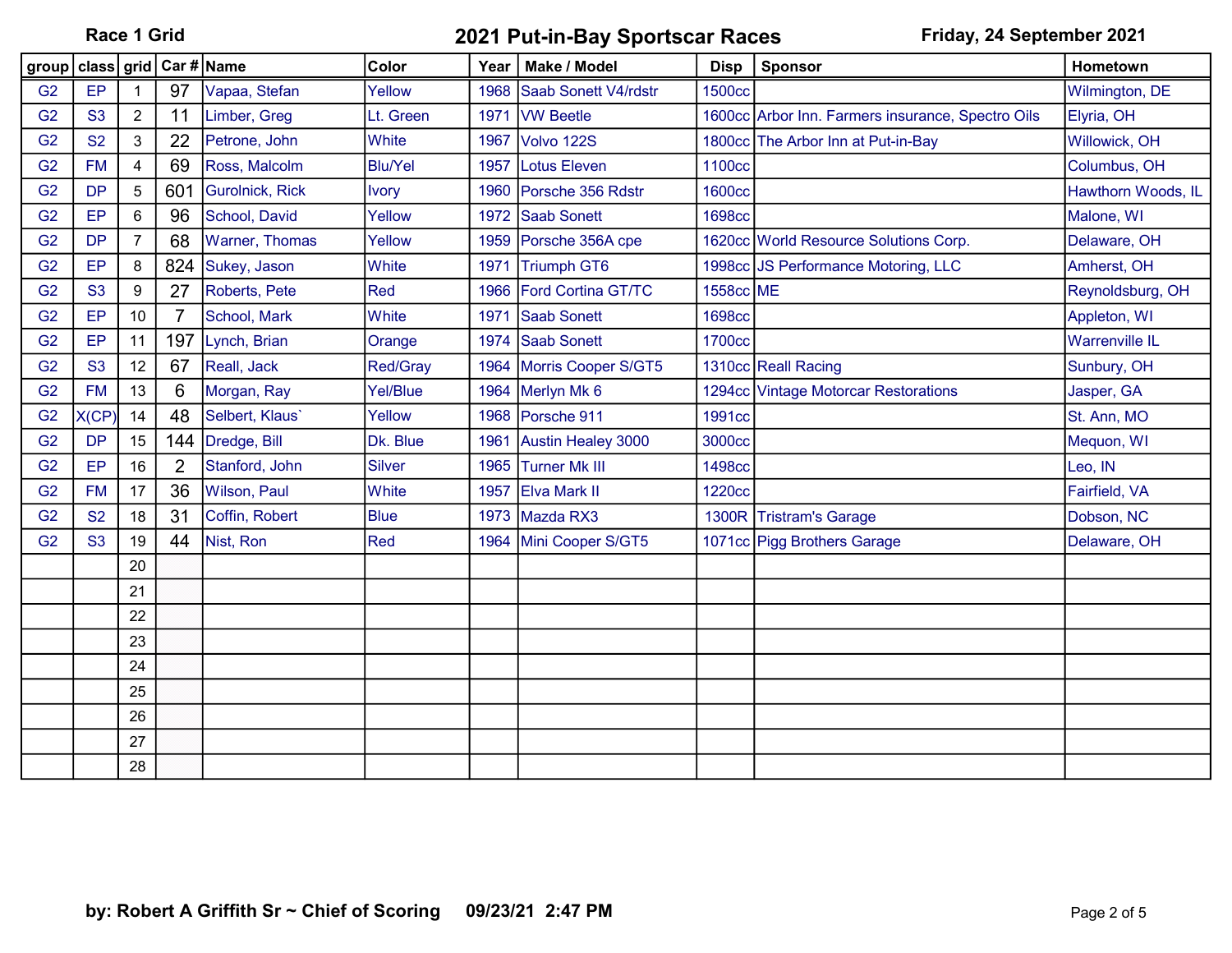| group   class   grid   Car #   Name |           |                  |     |                        | Color          | Year | Make / Model                | <b>Disp</b>   | Sponsor                          | Hometown            |
|-------------------------------------|-----------|------------------|-----|------------------------|----------------|------|-----------------------------|---------------|----------------------------------|---------------------|
| G <sub>3</sub>                      | <b>FP</b> |                  |     | 151 Kansa, Robert      | Yellow         | 1960 | <b>AH Sebring Sprite</b>    |               | 1275cc various                   | Akron, OH           |
| G <sub>3</sub>                      | <b>FP</b> | $\overline{2}$   | 10  | Henry, Sean            | Green          | 1973 | <b>Triumph Spitfire</b>     | <b>1500cc</b> |                                  | Marysville, OH      |
| G <sub>3</sub>                      | <b>GM</b> | 3                | 283 | Byrnes, Kurt           | <b>Black</b>   | 1951 | MG TD 1350                  | 1350cc        |                                  | Pittsburgh, PA      |
| G <sub>3</sub>                      | <b>S4</b> | 4                | 191 | Thomas, Will           | <b>Maroon</b>  | 1965 | <b>Austin Mini Cooper</b>   |               | 1275cc GMT Racing                | New Fairfield, CT   |
| G <sub>3</sub>                      | <b>S4</b> | $\overline{5}$   | 997 | McConnell, Randy       | Grn/Wht        | 1962 | <b>AUSTIN Cooper</b>        |               | 1275cc S&M MINIS                 | Lakewood, CO        |
| G <sub>3</sub>                      | <b>GM</b> | $\,6\,$          | 118 | Lekanka, Mark          | <b>Red</b>     | 1952 | <b>MGTD</b>                 | 1460cc        |                                  | Put in Bay, OH      |
| G <sub>3</sub>                      | <b>GM</b> | $\overline{7}$   | 776 | Ford, Manley           | <b>Blue</b>    |      | 1952 MG TD                  | <b>1500cc</b> |                                  | Middleville, MI     |
| G <sub>3</sub>                      | <b>GM</b> | 8                | 148 | Gibson, David          | Alloy/Red      |      | 1958 VAY Special            |               | 1275cc Prestige Worldwide FB LLC | Fredericksburg, VA  |
| G <sub>3</sub>                      | <b>FP</b> | $\boldsymbol{9}$ | 26  | Smith, Larry           | <b>Blue</b>    |      | 1962 MG Midget              |               | 1275cc Blue Tarp Racing          | Richmond, VA        |
| G <sub>3</sub>                      | <b>FP</b> | 10               | 53  | Smith, David           | Red            | 1959 | <b>Austin Healey Sprite</b> |               | 1275cc Small bore racing         | Carlisle, PA        |
| G <sub>3</sub>                      | <b>FP</b> | 11               | 81  | <b>Sukey, Marty</b>    | White          | 1964 | <b>Triumph Spitfire</b>     |               | 1296cc Team Sukey Triumphs       | Grafton, OH         |
| G <sub>3</sub>                      | <b>FP</b> | 12               | 344 | Pettenski, Nik         | White          | 1959 | <b>AH Sprite</b>            | 1275cc        |                                  | Put in Bay, OH      |
| G <sub>3</sub>                      | <b>FP</b> | 13               | 64  | Sopher, Terry          | Red/Sil        | 1964 | <b>Triumph Spitfire</b>     | <b>1296cc</b> |                                  | Jacksonville, Fl    |
| G <sub>3</sub>                      | <b>FP</b> | 14               | 77  | Vogel, Jim             | <b>Red</b>     |      | 1966 MG Midget              |               | 1275cc Deb Vogel                 | Tallmadge, OH       |
| G <sub>3</sub>                      | <b>FP</b> | 15               | 54  | <b>Tirkala, Ferenc</b> | White          | 1971 | <b>Triumph Spitfire</b>     | <b>1296cc</b> |                                  | Covington, KY       |
| G <sub>3</sub>                      | FP/2      | 16               | 98  | Polimeni, Ronald       | Green          | 1959 | Volvo PV-544                |               | 1800cc Odyssey House             | Capon Bridge, WV    |
| G <sub>3</sub>                      | <b>FP</b> | 17               | 94  | Goodwin, Carl          | <b>Blue</b>    | 1962 | <b>Austin Healey Sprite</b> | 1275cc        |                                  | Novelty, OH         |
| G <sub>3</sub>                      | FP/2      | 18               | 153 | Babb, Brad             | Yellow         | 1966 | Sunbeam Alpine              |               | 1725cc M&B Motorsports           | Whitehouse, OH      |
| G <sub>3</sub>                      | FP/2      | 19               | 02  | Reichert, Michael      | <b>White</b>   |      | 1972 Fiat 124 Spider        | <b>1600cc</b> |                                  | Put in Bay, OH      |
| G <sub>3</sub>                      | FP/2      | 20               | 70  | Anderson, David        | White          | 1963 | Sunbeam Alpine              | 1767cc        |                                  | Rochester Hills, MI |
| G <sub>3</sub>                      | FP/2      | 21               | 38  | Oesterle, Dale         | Yellow         |      | 1962 Triumph Spitfire       | 1450cc        |                                  | Powell, OH          |
| G <sub>3</sub>                      | FP/2      | 22               | 284 | Schnabel, J. Richard   | <b>White</b>   | 1961 | MG A, Mark II               |               | 1622cc Purple Patch Motorsports  | Waynesville, NC     |
| G <sub>3</sub>                      | FP/2      | 23               | 194 | Shafer, Craig          | Green          | 1959 | <b>MGA</b>                  | 1600cc none   |                                  | Somerset, PA        |
| G <sub>3</sub>                      | <b>S4</b> | 24               | 8X  | Christ, Thomas         | <b>Blu/Yel</b> | 1964 | <b>Austin Mini Clubman</b>  | 1275cc        |                                  | Columbus, OH        |
|                                     |           | 25               |     |                        |                |      |                             |               |                                  |                     |
|                                     |           | 26               |     |                        |                |      |                             |               |                                  |                     |
|                                     |           | 27               |     |                        |                |      |                             |               |                                  |                     |
|                                     |           | 28               |     |                        |                |      |                             |               |                                  |                     |
|                                     |           | 29               |     |                        |                |      |                             |               |                                  |                     |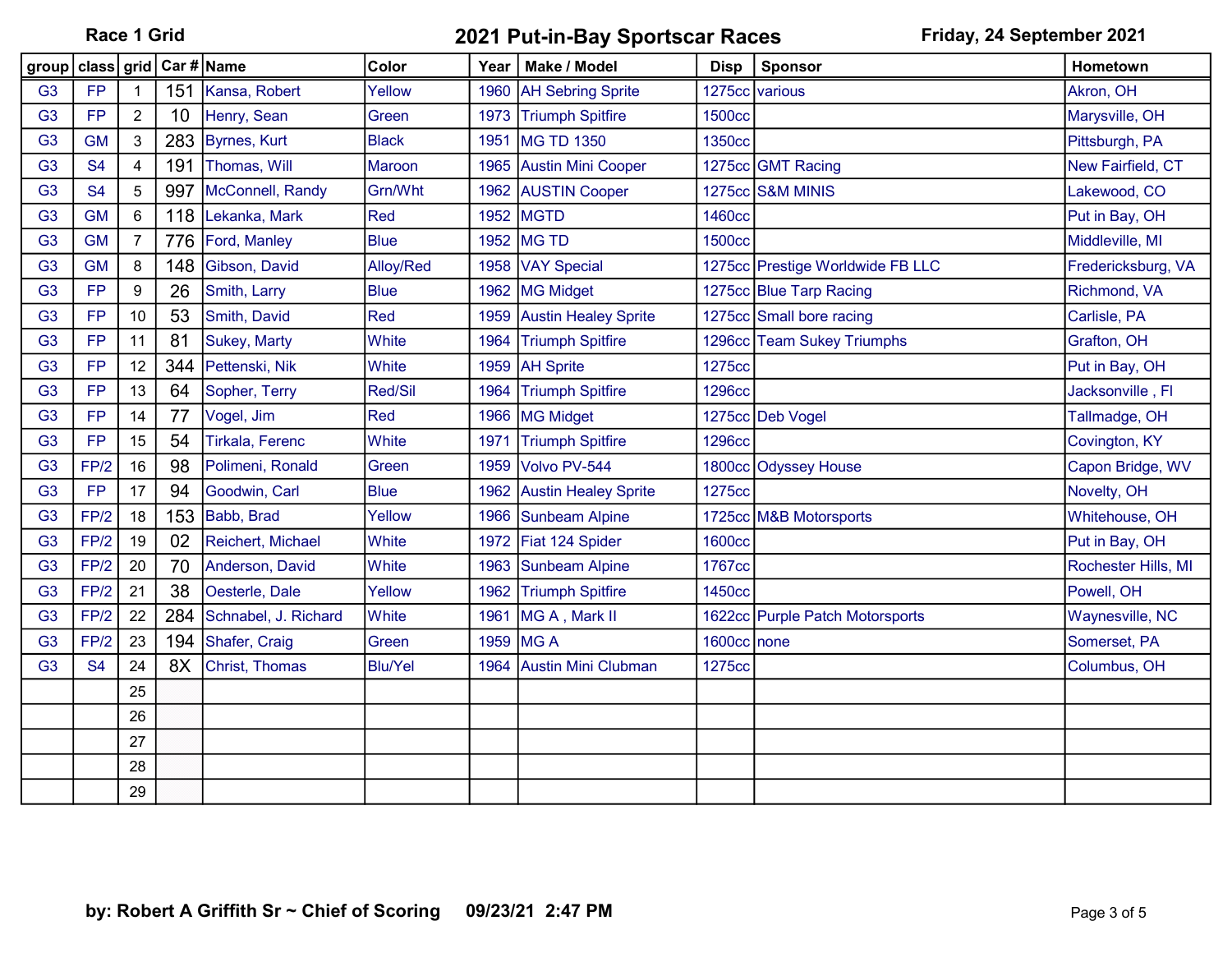|                | group   class   grid   Car #   Name |                |     |                     | Color          | Year | Make / Model                     | <b>Disp</b>   | Sponsor                                                   | Hometown                    |
|----------------|-------------------------------------|----------------|-----|---------------------|----------------|------|----------------------------------|---------------|-----------------------------------------------------------|-----------------------------|
| G <sub>4</sub> | <b>HP</b>                           |                | 61  | Petkovic, Joseph    | White          | 1961 | <b>Austin Healey Sprite</b>      | <b>948cc</b>  |                                                           | <b>Highland Heights, OH</b> |
| G <sub>4</sub> | <b>HM</b>                           | $\overline{2}$ | 57  | Vapaa, Stefan'      | White          | 1959 | Saab Quantum Two                 | <b>750cc</b>  |                                                           | Wilmington, DE              |
| G <sub>4</sub> | <b>HP</b>                           | $\mathfrak{Z}$ | 9   | Kelly, Don          | <b>Blue</b>    | 1961 | <b>Austin Healey Sprite Mk I</b> | <b>948cc</b>  |                                                           | Rapid City, MI              |
| G <sub>4</sub> | <b>GP</b>                           | $\overline{4}$ | 17  | Besst, Scott        | Yel/Blk        | 1959 | Morgan 4/4                       |               | 1368cc Malvernlane Vintage                                | New Orleans, La             |
| G <sub>4</sub> | <b>HM</b>                           | $\overline{5}$ | 675 | Clemens, Kevin      | <b>Red</b>     | 1956 | Jabro 750                        |               | 750cc HMOD                                                | Warwick, RI                 |
| G <sub>4</sub> | <b>GP</b>                           | $\,6\,$        | 73  | Besst, James        | Grn/Gld        |      | 1958 Morgan 4/4                  | <b>1340cc</b> |                                                           | Grove City, OH              |
| G <sub>4</sub> | <b>S5</b>                           | $\overline{7}$ | 60  | Payne, Ken'         | Green          |      | 1960 Saab 93                     | <b>850cc</b>  | <b>TOM COX/Vintage SAAB Racing Group</b>                  | Simpsonville, SC            |
| G <sub>4</sub> | <b>HM</b>                           | 8              | 91  | Campbell, Richard   | <b>Red</b>     | 1959 | Voigt/Crosley                    | <b>750cc</b>  |                                                           | Larchmont, NY               |
| G <sub>4</sub> | <b>S5</b>                           | 9              | 93  | Winker, Tim         | <b>Black</b>   | 1960 | Saab 93F                         | <b>850cc</b>  | Vintage Ice And Gravel Rallye Racing Associat Saginaw, MN |                             |
| G <sub>4</sub> | <b>HM</b>                           | 10             | 99  | Marquardt, Kurt     | Wht/Grn        | 1957 | Jabro Saab                       | <b>850cc</b>  |                                                           | South Bend, IN              |
| G4             | <b>HP</b>                           | 11             | 417 | Brown, Richard      | <b>Red/Wht</b> | 1960 | <b>Austin Healey Sprite</b>      | <b>998cc</b>  |                                                           | Hampton Bays, NY            |
| G <sub>4</sub> | <b>S5</b>                           | 12             | 251 | Christ Sr., Charles | Orange         | 1960 | Saab 93F                         | <b>850cc</b>  | <b>Tomte Racing</b>                                       | Orwigsburg, PA              |
|                |                                     | 13             |     |                     |                |      |                                  |               |                                                           |                             |
|                |                                     | 14             |     |                     |                |      |                                  |               |                                                           |                             |
|                |                                     | 15             |     |                     |                |      |                                  |               |                                                           |                             |
|                |                                     | 16             |     |                     |                |      |                                  |               |                                                           |                             |
|                |                                     | 17             |     |                     |                |      |                                  |               |                                                           |                             |
|                |                                     | 18             |     |                     |                |      |                                  |               |                                                           |                             |
|                |                                     | 19             |     |                     |                |      |                                  |               |                                                           |                             |
|                |                                     | 20             |     |                     |                |      |                                  |               |                                                           |                             |
|                |                                     | 21             |     |                     |                |      |                                  |               |                                                           |                             |
|                |                                     | 22             |     |                     |                |      |                                  |               |                                                           |                             |
|                |                                     | 23             |     |                     |                |      |                                  |               |                                                           |                             |
|                |                                     | 24             |     |                     |                |      |                                  |               |                                                           |                             |
|                |                                     | 25             |     |                     |                |      |                                  |               |                                                           |                             |
|                |                                     | 26             |     |                     |                |      |                                  |               |                                                           |                             |
|                |                                     | 27             |     |                     |                |      |                                  |               |                                                           |                             |
|                |                                     | 28             |     |                     |                |      |                                  |               |                                                           |                             |